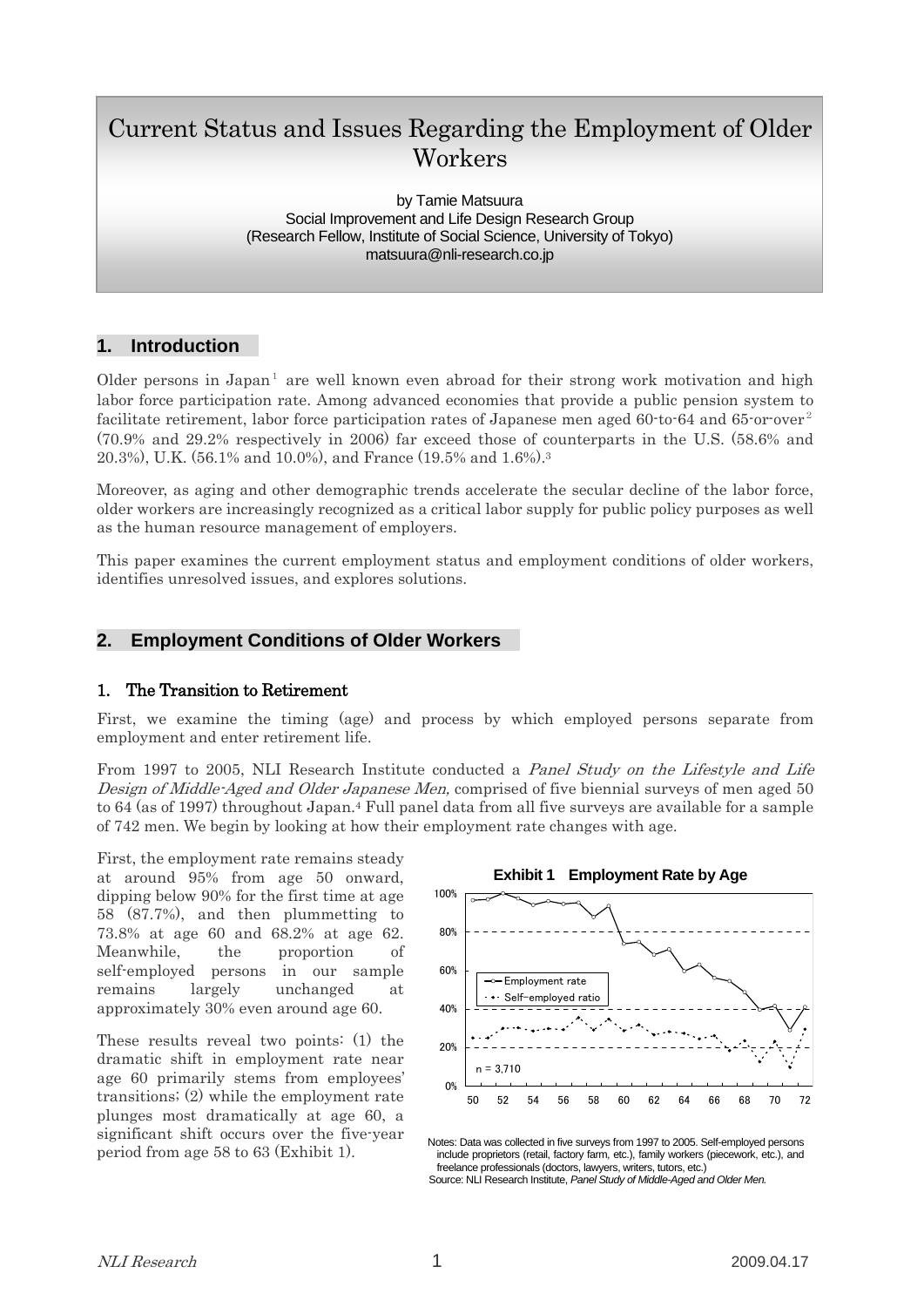### 2. Change in Employment Conditions Around Age 60

We next look at how employment conditions change during the five-year age span from age 58 to 63.

At age 60-61<br>Upon reaching mandatory retirement age, (2 years later) employed persons who wish to keep working face two distinct alternatives: (1) to stay at the same employer (or in the same business if self-employed); (2) to move to a new employer or seek reemployment after a hiatus.

In the sample of 742 men, 274 men **Same employer** participated in three consecutive surveys while they were between the ages of 58 and 63. In other words, they took one of the five biennial surveys at age 58 or 59, another survey at age 60 or 61, and a third survey at age 62 or 63.

#### **Exhibit 2 Change in Employment Status Near Age 60**



Note: Shows data for sample of 274 men whose panel data is complete from age 58 to 62, or from age 59 to 63.

Source: NLI Research Institute, *Panel Study of Middle-Aged and Older Men.*

#### **Exhibit 3 Continuity of Employment and Change in Employment Conditions**

| Age 58-59 (first survey)           |                                        | Age 60-61 (second survey) |                  |              |             | (Fercenc)<br>Age 62-63 (third survey) |                  |         |             |
|------------------------------------|----------------------------------------|---------------------------|------------------|--------------|-------------|---------------------------------------|------------------|---------|-------------|
| Employment type (employed persons) |                                        | Self-employed             |                  | Regular      | Non-regular | Self-employed                         |                  | Regular | Non-regular |
| At same<br>employer                | Self-employed                          | $(n = 76)$                | 96.1             | 1.3          | 1.3         | $(n = 68)$                            | 89.7             | 5.9     | 1.5         |
|                                    | Regular employee                       | $(n = 73)$                | 2.7              | 89.0         | 8.2         | $(n = 51)$                            | 5.9              | 74.5    | 9.8         |
|                                    | Non-regular employee                   | $(n = 14)$                | 21.4             | 14.3         | 57.1        | $(n = 10)$                            | 20.0             | 0.0     | 70.0        |
|                                    | Total                                  | $(n = 167)$               | 47.9             | 40.7         | 9.0         | $(n = 132)$                           | 51.5             | 31.8    | 9.8         |
|                                    | New employer/reemployed total          | $(n = 25)$                | 16.0             | 24.0         | 52.0        | $(n = 46)$                            | 17.4             | 21.7    | 52.2        |
| Occupation (employees only)        |                                        |                           | White-collar     | <b>Other</b> |             | White-collar                          |                  | Other   |             |
| At same<br>employer                | White-collar                           | $(n = 49)$                | 83.7             | 12.2         |             | $(n = 30)$                            | 80.0             | 13.3    |             |
|                                    | Other                                  | $(n = 29)$                | 17.2             | 75.9         |             | $(n = 17)$                            | 5.9              | 76.5    |             |
|                                    | Total                                  | $(n = 80)$                | 58.8             | 36.3         |             | $(n = 49)$                            | 53.1             | 36.7    |             |
| New employer/reemployed total      |                                        | $(n = 17)$                | 35.3             | 64.7         |             | $(n = 30)$                            | 46.7             | 53.3    |             |
| Executive status (employees only)  |                                        |                           | <b>Executive</b> | Other        |             |                                       | <b>Executive</b> | Other   |             |
| At same<br>employer                | Executive                              | $(n = 49)$                | 71.4             | 14.3         |             | $(n = 28)$                            | 57.1             | 25.0    |             |
|                                    | Other                                  | $(n = 24)$                | 4.2              | 79.2         |             | $(n = 15)$                            | 0.0              | 80.0    |             |
|                                    | Total                                  | $(n = 80)$                | 48.8             | 33.8         |             | $(n = 49)$                            | 34.7             | 46.9    |             |
| New employer/reemployed total      |                                        | $(n = 17)$                | 35.3             | 58.8         |             | $(n = 30)$                            | 36.7             | 46.7    |             |
| Employer size (employees only)     |                                        |                           | ~299             | $300 -$      |             |                                       | ~299             | $300 -$ |             |
| At same<br>employer                | $\sim$ 299 employees                   | $(n = 51)$                | 80.4             | 7.8          |             | $(n = 35)$                            | 80.0             | 5.7     |             |
|                                    | $300 \sim$ employees (& public sector) | $(n = 27)$                | 25.9             | 74.1         |             | $(n = 13)$                            | 30.8             | 69.2    |             |
|                                    | Total                                  | $(n = 80)$                | 60.0             | 31.3         |             | $(n = 49)$                            | 65.3             | 24.5    |             |
| New employer/reemployed total      |                                        | $(n = 17)$                | 64.7             | 29.4         |             | $(n = 30)$                            | 70.0             | 26.7    |             |
| Work hours (employed persons)      |                                        |                           | <b>Full-time</b> | Other        |             |                                       | <b>Full-time</b> | Other   |             |
| At same<br>employer                | Full-time                              | $(n = 110)$               | 77.3             | 21.8         |             | $(n = 84)$                            | 76.2             | 23.8    |             |
|                                    | Other                                  | $(n = 55)$                | 34.5             | 63.6         |             | $(n = 46)$                            | 30.4             | 69.6    |             |
|                                    | Total                                  | $(n = 167)$               | 63.5             | 35.3         |             | $(n = 132)$                           | 60.6             | 39.4    |             |
| New employer/reemployed total      |                                        | $(n = 25)$                | 52.0             | 48.0         |             | $(n = 46)$                            | 45.7             | 54.3    |             |

Notes: To highlight the change in employment conditions, the above results exclude participants who separated from work or were not employed during the entire four-year period (the same applies to all panel study results below). Totals may not add up to 100% due to incomplete responses. By occupational category, white-collar includes managers, specialists, and technical and clerical workers; other category includes sales and service workers, skilled workers, security workers, transportation workers, communication workers, and others.

Source: NLI Research Institute, *Panel Study of Middle-Aged and Older Men.*

 $(n - \epsilon)$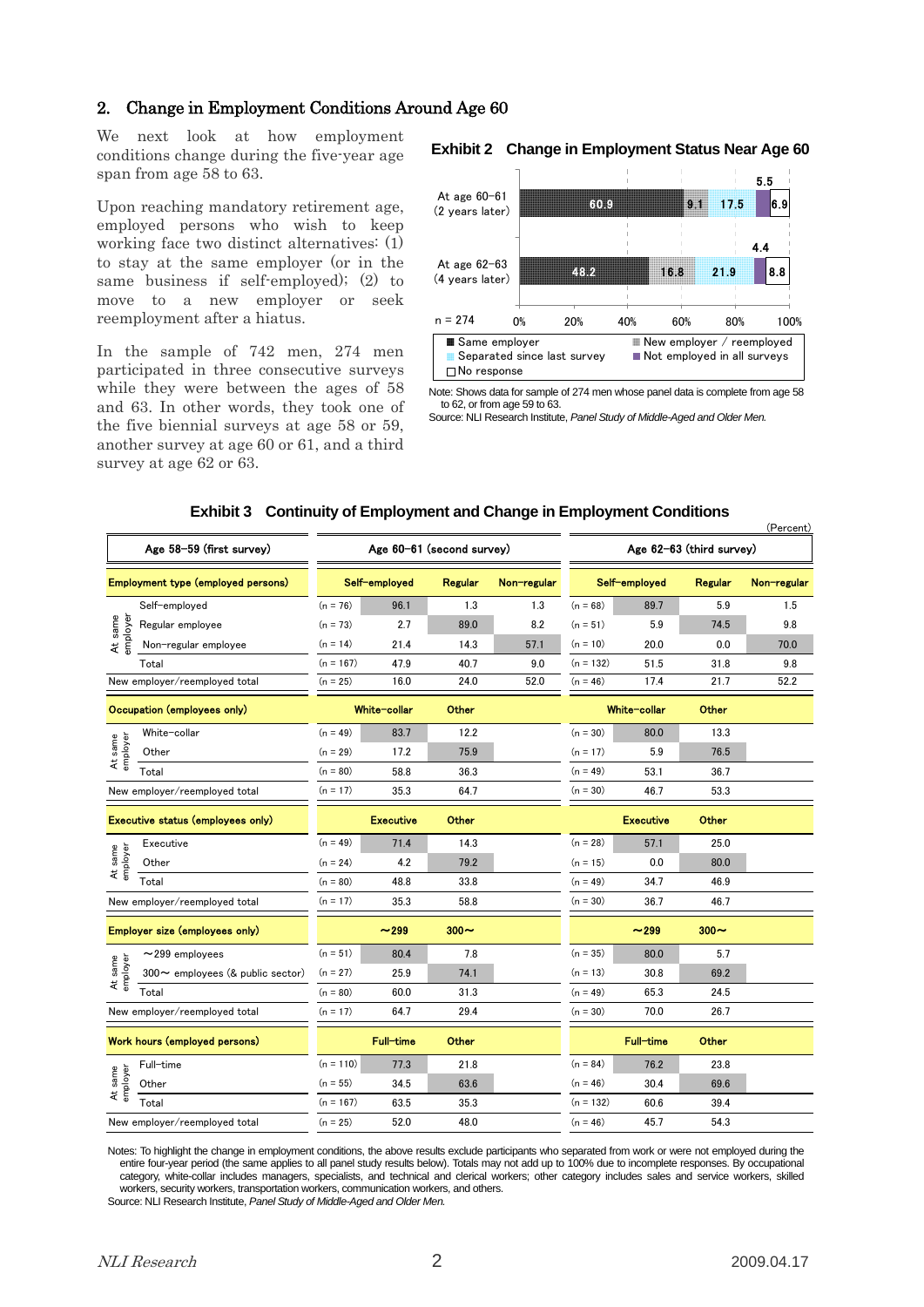In this sub-sample of 274 men, 60.9% remained at the same employer (or operated the same business if self-employed) at the time of the second survey, declining to 48.2% in the third survey. By comparison, 9.1% had changed employers (or business if self-employed) or else been reemployed in the second survey, rising to 16.8% in the third survey (Exhibit 2).

The decision whether to stay with the same employer or to transition to a new employer is a critical one because it affects employment conditions in the future. To measure this effect, below we compare employment conditions (employment type, occupational category, executive position, employer size, and work hours) of the two groups two years and four years later.

First, continuity of employment appears to strongly affect employment type, as less than 10% of continuing regular workers became non-regular employees four years later, compared to over half of transitioning workers. Continuity also affects occupational category (white-collar or other), as less than 40% of continuing white-collar workers became non-white-collar workers four years later, compared to over half of transitioning white-collar workers. In fact, approximately 80% of continuing workers retain the same occupational category four years later. However, continuity of employment is not a factor in executive position (under 50% of either group retains an executive position four years later),

# **Earned Income Near Age 60**





or in employer size (60-70% of both groups work at companies with under 300 employees). Moreover, by work hours, over 60% of continuing workers have full-time status four years later, compared to less than half of their counterparts. As the results clearly show, discontinuity of employment results in more varied employment conditions and flexible work hours (Exhibit 3).

While annual earned income decreases significantly for all participants during the four-year period, continuity of employment appears to affect the amount of decrease. For continuing full-time workers, income declines to approximately 70% of the initial level (from 7.71 million yen to 5.21 million yen), compared to a decrease of over 50% (from 7.96 million yen to 3.75 million yen) for transitioning full-time workers (Exhibit 4).

# **3. Background: Japan's Employment System and Public Policy**

# 1. Measures to Secure Employment to Age 65

The dramatic shift of employment conditions around age 60 stems in large part from Japan's employment policies including the mandatory retirement system (Exhibit 5). The retirement age is stipulated in the Law Concerning Stabilization of Employment of Older Persons, Article 8: "In cases where the employer fixes the retirement age of his or her employees, the retirement age shall not be below 60." In fact, approximately 80% of private employers in Japan enforce mandatory retirement at age 60.5

Meanwhile, in the 1994 and 1999 public pension reforms, the decision was made to raise the starting age for payment of fixed and compensation-based benefits respectively. This raised the problem of how workers could survive financially from retirement at age 60 to the start of public pension benefits at age 65. Thus in an effort to secure employment to age 65, the employment stabilization law was amended to require that employers implement one of three measures starting in April 2006: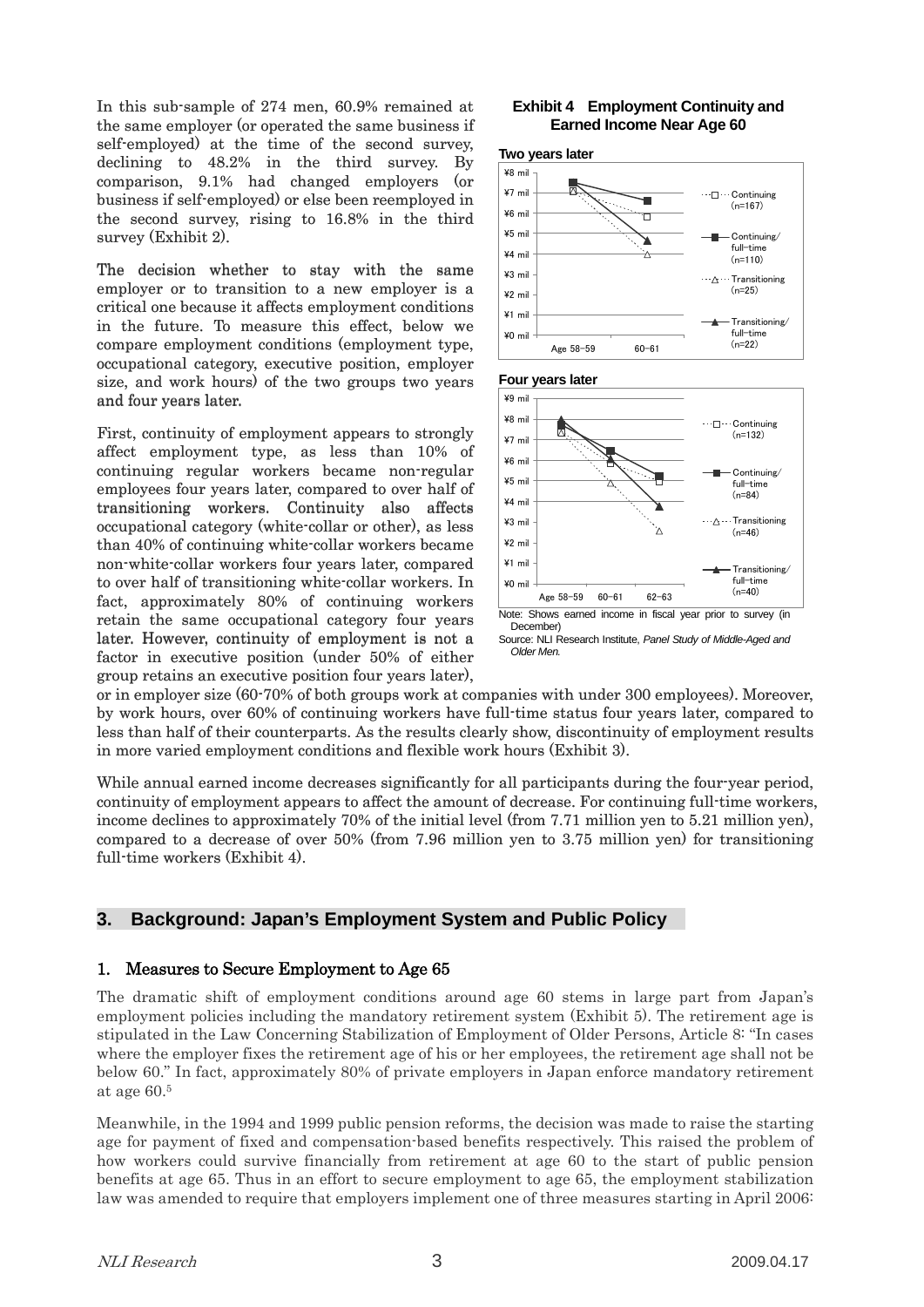raise the retirement age, abolish the retirement age, or introduce a continuous employment scheme. According to the MHLW, 92.7% of employers have complied with the law, indicating that progress is being made.6 However, 85.8% of these employers have implemented continuous employment schemes, while only 2.1% have abolished mandatory retirement and 12.1% have raised the retirement age. In other words, despite the apparent progress, most employers still impose mandatory retirement at age 60.

In a report entitled "Current Status and Issues in Human Resource Management for Continuous Employment of Older Workers" (*JILPT Research Report*, no. 83, April 2007),<sup>7</sup> the Japan Institute for Labour Policy and Training (JILPT) commends the effect of the amended law:"The amended law has expanded the availability of continuous employment schemes and increased the actual number of continuing employees. In this sense it will help expand job opportunities around age 60." However, the report also cites unresolved issues including: (1) most companies have adopted continuous employment schemes, in which continuing employees suffer a significant decline in wage and bonus income; (2) few companies have introduced short-work-day and short-work-week work arrangements; and (3) few T&D opportunities are provided after age 50.

# 2. Employment System Hinders Older Workers

The reason most employers are reluctant to exceed the minimum requirements (that is, mandatory retirement at age 60 and continuous employment scheme to age 65) lies in the peculiarities of Japan's employment system. First, under the legal doctrine of abuse of right of dismissal, employers are already limited in their power to unfairly dismiss employees.<sup>8</sup> For example, to dismiss employees for the purpose of reorganization, employers must demonstrate four points: (1) the need to reduce personnel; (2) the need to so by dismissal, (3) the appropriateness of the selection of personnel to be dismissed; and (4) the appropriateness of the dismissal procedure. Since raising or abolishing the retirement age would further limit their power, employers are understandably reluctuant to relinquish the mandatory retirement scheme.

A second factor is the widespread system and practice of seniority-based wages. In general, this pillar of Japanese-style management rewards employees for long service by offering executive posts and wage increases based on seniority. Laws and legal precedents limit the power of employers to arbitrarily reduce existing wages and work conditions.9 Under such circumstances, raising or abolishing the retirement age would lead to the retention of high-cost labor and thus interferes with achieving labor cost efficiency.

| Year | Law                                                                              | Description of law and policy                                                                                                                                                                                                                                           |  |
|------|----------------------------------------------------------------------------------|-------------------------------------------------------------------------------------------------------------------------------------------------------------------------------------------------------------------------------------------------------------------------|--|
| 1973 | Amended Employment Measure Law                                                   | Second basic plan to promote employment (approved by Cabinet in 1973) calls for<br>rasing retirement age to 60<br>Calls for national policy to raise retirement age                                                                                                     |  |
| 1976 | <b>Amended Law Concerning Promotion</b><br>of Employment of Older Workers        | $\bullet$ Third basic plan to promote employment (approved by Cabinet in 1976) calls for re-<br>employment of persons aged 60-64 by re-hiring and extended service<br>• Law establishes employment rate scheme for older workers                                        |  |
| 1979 |                                                                                  | ● Employment Council studies legislation to postopone retirement age (1985 proposal<br>calls for duty to strive for retirement age 60)<br>• Fourth basic plan to promote employment (approved by Cabinet in 1979) calls on<br>employers to strive for retirement age 60 |  |
| 1986 | Amended Law Concerning Promotion<br>of Employment of Older Persons               | Stipulates duty to strive for retirement age 60<br>Renamed as Law Concerning Stabilization of Employment of Older Persons                                                                                                                                               |  |
| 1990 | <b>Amended Law Concerning</b><br>Stabilization of Employment of Older            | Stipulates duty of employers to try to re-employ retirement age workers                                                                                                                                                                                                 |  |
| 1994 | <b>Amended Law Concerning</b><br>Stabilization of Employment of Older            | Stipulates retirement age 60 (enforced April 1998)                                                                                                                                                                                                                      |  |
| 1999 |                                                                                  | • Ninth basic plan to promote employment (approved by Cabinet in 1999) calls for<br>raising retirement age to 65 in next decade                                                                                                                                         |  |
| 2000 | <b>Amended Law Concerning</b><br>Stabilization of Employment of Older            | Stipulates duty to strive to stabilize employment of older persons by raising<br>retirement age to 65, introducing continuous employment scheme, etc.                                                                                                                   |  |
| 2001 | Amended Employment Measure Law                                                   | Stipulates duty of employers to strive to end age discrimination in recruitment &                                                                                                                                                                                       |  |
| 2004 | <b>Amended Law Concerning</b><br>Stabilization of Employment of Older<br>Persons | Stipulates duty to phase in employment stabilization measures for older persons<br>(enforced April 2006)<br>● Duty to explain reason when limiting age under 65 for recruitment & hiring                                                                                |  |
| 2007 | Amended Employment Measure Law                                                   | ● Duty of employer to abolish age discrimination in recruitment & hiring                                                                                                                                                                                                |  |

**Exhibit 5 History of Employment Policy for Older Persons** 

Sources: Noriomi Soya (1997); MHLW.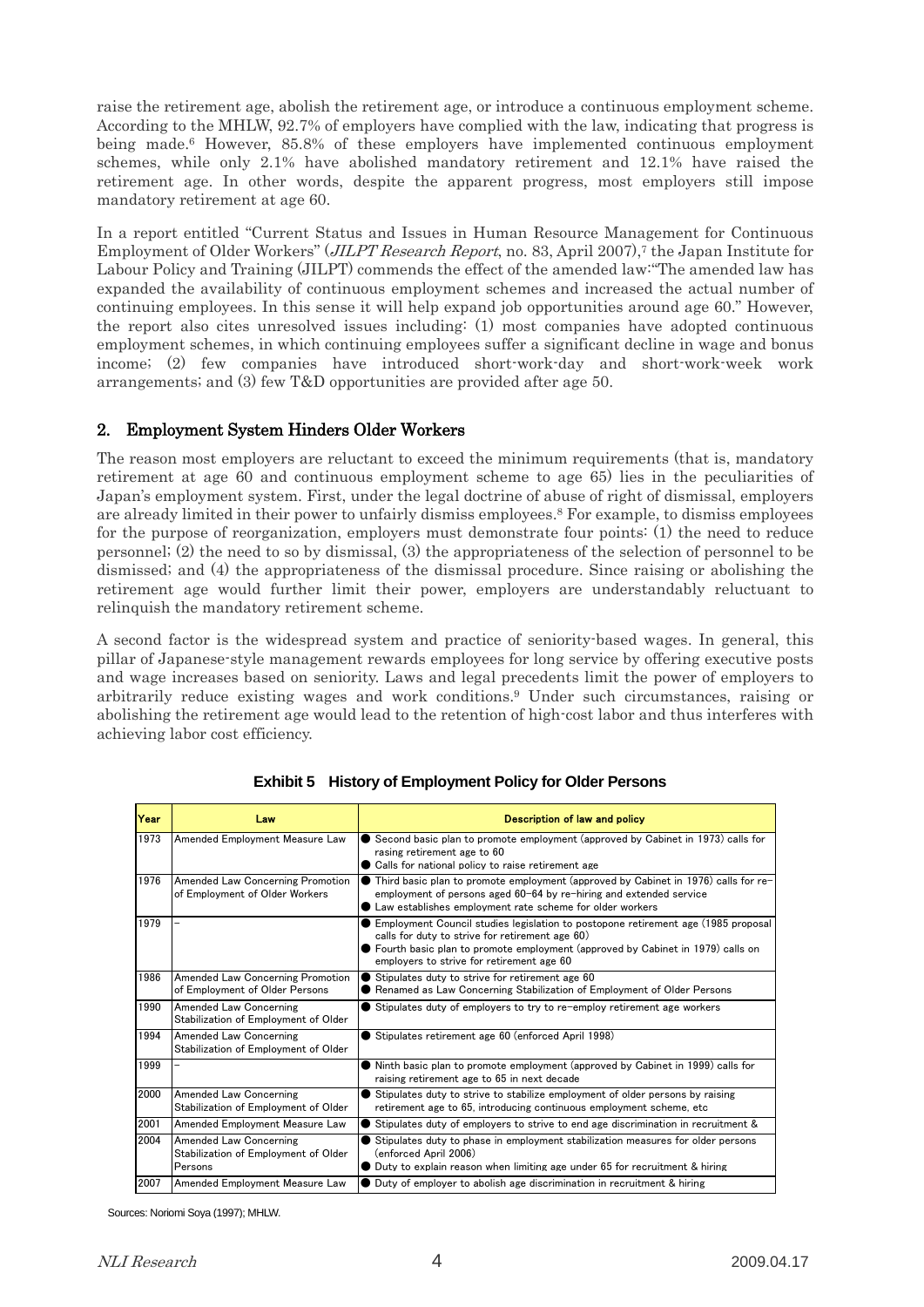### 3. Effect of Public Entitlements

A third factor that affects employment of older workers concerns the rules and benefit levels of the public pension and other entitlements.

Shimizu and Yamada (2004) point out that the public pension tends to limit employment activity through two channels. The first is the pension income effect, which makes retirement a feasible and attractive alternative to employment. The second is the income-cap effect of the old-age pension for active workers, which causes workers to forego employment or limit work hours to protect benefits.

The gradual increase in pensionable age to 65 is found to significantly encourage employment activity. However, the old-age pension benefit for active workers is still observed to impede employment activity despite the 1994 pension reform, which progressively reduced the benefit cut on combined monthly income in excess of 220,000 yen (Shimizu 2006).

Public entitlements also significantly affect how private employers design terms and conditions of employment for older workers. In the JILPT (2007) survey above, when employers were asked which factors most influenced wage decisions for continuous employees, almost one in four cited the old worker's salary supplement (27.6%) and old-age pension for active workers (27.3%; Exhibit 6). Moreover, 44.4% set the income of continuing employees (inclusive of public benefits) to equal 60-70% of pre-retirement income.

#### **Exhibit 6 Factors That Affect Continuous Employment Wages**



Notes: Multiple response. Includes only employers with continuous employment schemes.

Source: JILPT, "Current Status and Issues of Human Resource Management for Continuous Employment of Older Workers."



**Exhibit 7 Continuous Employment Wage Level (compared to pre-retirement wage)** 

Note: Only includes employers with continuous employment schemes. Source: JILPT, "Current Status and Issues in Human Resource Management for Continuous Employment Schemes"

# **4. Employment Issues of Older Persons**

Finally, we examine the issues concerning employment of older persons and ways to resolve them.

# 1. Policy Issues

The subcommittee on job and income security (employment and pension) of the National Council on Social Security released an interim report in June 2008, Vitality of Working Generations is Key to the Financial Health of the Social Security System, which states that "arrangements are necessary to enable older persons to continue working for as long as they wish." The report advocates the need "to revise functions that excessively limit work such as the mandatory retirement age and old-age pension for active workers, and to consider neutral arrangements." It proposes raising the retirement age to match the increase in pensionable age to 65, and urgently calls for measures to secure employment to at least age 65.

Moreover, the report discusses concrete measures such as revising the prevalent notion in society that old age begins at age 65, drafting an anti-age discrimination law that goes beyond the present law (which covers most recruitment and hiring activities) and applies to general employment.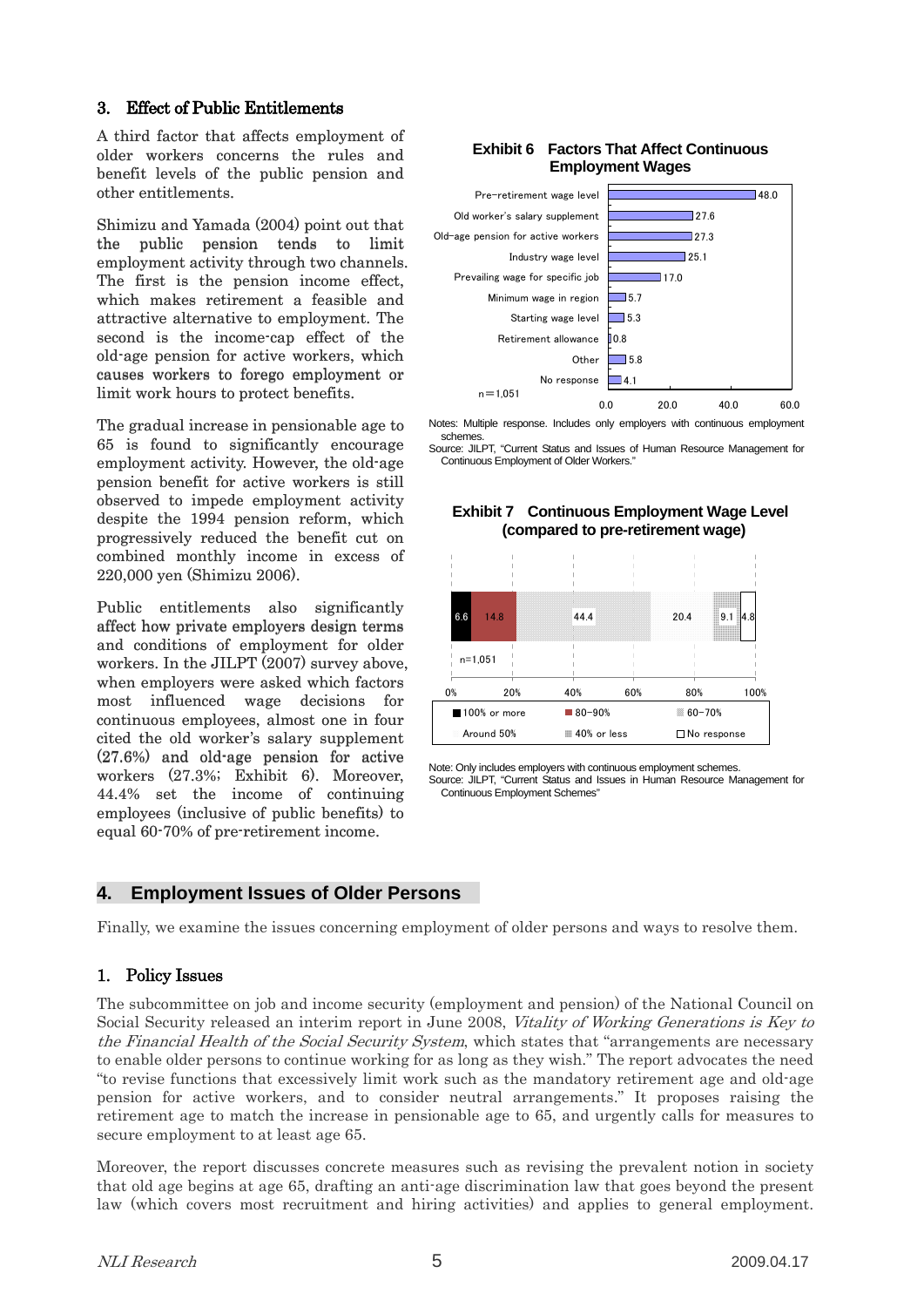Another proposed measure that deserves attention is recognizing and rewarding employers who exceed the stipulated ratio of employment of older workers.

Neutralizing the effect of employment policy and public benefits is crucial to preparing the conditions for employment of older persons. Additional employment promotion measures would also be effective in improving the current situation. However, to create a society in which older persons can work just like everyone else, it is necessary to revise the employment system itself. Compared to 1998, when the mandatory retirement age was raised from 55 to 60 over a period of 20 years, the climate for change is somewhat more favorable today due to the labor shortage, but business conditions have deteriorated at the structural level (Exhibit 5). Under these circumstances, further stabilization of employment to age 65 will entail confronting controversial issues such as easing labor regulations and dismantling the seniority-based wage structure.

# 2. Compensation Systems

Amid the growing labor shortage, employers are increasingly turning to older workers not simply for compliance purposes but as part of their human resource strategy. To truly empower employees of all ages, employers must overhaul the compensation system by deemphasizing seniority in favor of job content, role, and contribution, and by diversifying work arrangements and career paths.

Nippon Keidanren released a policy paper in May 2007, "Basic Approach to the Future Wage System: Constructing a Wage System that Heightens Employee Motivation," which proposes shifting "from a wage system biased toward age and length of service, to one based on job content, role, and contribution to the company." Another policy paper, "Toward Constructing and Operating a Wage System Based on Job Content, Role, and Contribution" (May 2008) discusses in detail the design and operation of a wage system that promotes continuous employment to age 65, stating the need to revise the existing wage system to age 60 to one based on job content, role, and contribution. The fact that Keidanren took such a stance on the wage system represents a significant step in promoting employment of older persons.

Surprisingly, however, the paper concludes that "since older persons in general exhibit large individual differences in health and ability, the appropriate job can change before and after age 60." It goes on to state: "On the other hand, workers re-hired by the same employer after retirement are fixed-term employees who are not expected to serve long-term. Thus even if workers perform the same job as before retirement, the employer can choose to consider future expectations rather than job content, role and contribution and set different wages accordingly for long-term employees and re-hired employees." This can be interpreted to mean that old age and fixed-term employment are valid factors for wage determination, making it appropriate for wages to decline after age 60. Clearly, this view is not favorable to older workers.

Indeed, if the wage system were genuinely based on job content, role and contribution, then mandatory retirement at age 60 would be meaningless. Despite any large individual differences among older workers, an across-the-board reduction of employment conditions at age 60 is difficult to justify, and can even do serious harm to the work motivation of older workers. With the projected secular decline of the labor force, to survive amid intensifying competition, employers must make optimal use of superior human resources without regard to age or employment type. In this regard, we see much room for improvement in wage and compensation systems.

# 3. Work Attitude of Older Workers

We next consider how older workers view their own employment situation.

In tandem with the JILPT (2007) survey of employers mentioned earlier, another survey of regular employees aged 57 to 59 was conducted called the *Survey of Continuous Employment and Work Life* at Age 60 and Over.<sup>10</sup> Among employers that enforce retirement at age 60 and offer a continuous employment scheme, 74.4% of employees express a desire to continue working for income after retirement age, and furthermore, 79.7% of these employees wish to remain at the same employer. These results reveal the strong expectations held by older workers for continuous employment schemes (Exhibit 8).

To examine the issues of continuous employment from the perspective of older workers, the survey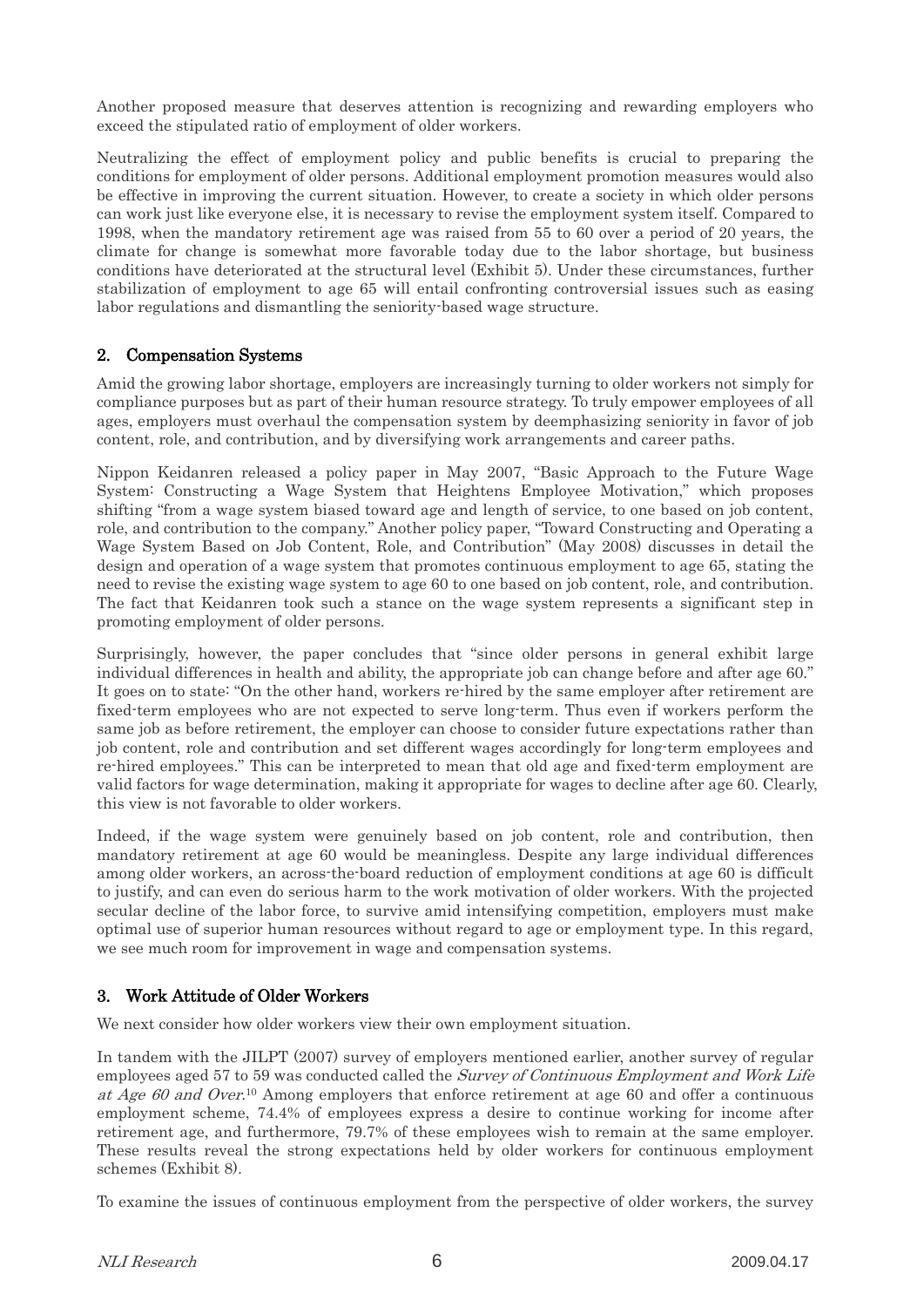asks about their desired changes to the scheme. The three leading responses are "raise wages across the board for continuing workers" (desired or strongly desired by 85.5%), "assign jobs that make optimal use of the worker's abilities, skills and expertise"  $(84.4\%)$ , "accept all applicants to continuous employment" (79.8%; Exhibit 9). and

In fact, it is not uncommon for continuing workers to be assigned completely different and unfamiliar

#### **Exhibit 8 Employees' Intentions Regarding Continuous Employment**



Notes: Left circle includes all employees offered continuous employment after retirement at 60. In right circle, the 74.4% who intend to keep working remark on the current employer's continuous employment scheme. Source: JILPT, Survey of Continuous Employment and Work Life from Age 60: Questionnaire Survey of *Employees Regarding Continuous Employment,* JILPT Survey Series no. 17.

jobs after age 60. The strong reaction to job mismatching is cause for concern, especially since it benefits neither the employer nor older worker.

On the other hand, the desires for higher wages across the board and acceptance of all applicants are understandable but not very feasible. As we have seen, while wages are far below the levels extrapolated from seniority-based wages, they still compare quite favorably with wages of discontinuous employment. Considering the recent severity of business conditions, employers are discontinuous employment. Considering the recent severity of business conditions, employers are unlikely to align wages to seniority-based wages. A more realistic alternative is to determine the compensation of continuing employees based on job content and performance (49.4%). Amid the financial difficulties facing companies, this way at least some continuing workers could enjoy higher compensation.



#### **Exhibit 9 Changes Desired by Employees Regarding the Continuous Employment Scheme**

Source: JILPT, *Survey of Continuous Employment and Work Life from Age 60: Questionnaire Survey of Employees Regarding Continuous Employment,* JILPT Survey Series no. 17.

# **5. Conclusion**

Amid the demographic trends of aging and low birth rates, the employment policy for older persons will likely be pursued further. In addition, to remain competitive despite the shrinking labor force, companies must make optimal use of older workers. We predict these trends will lead to the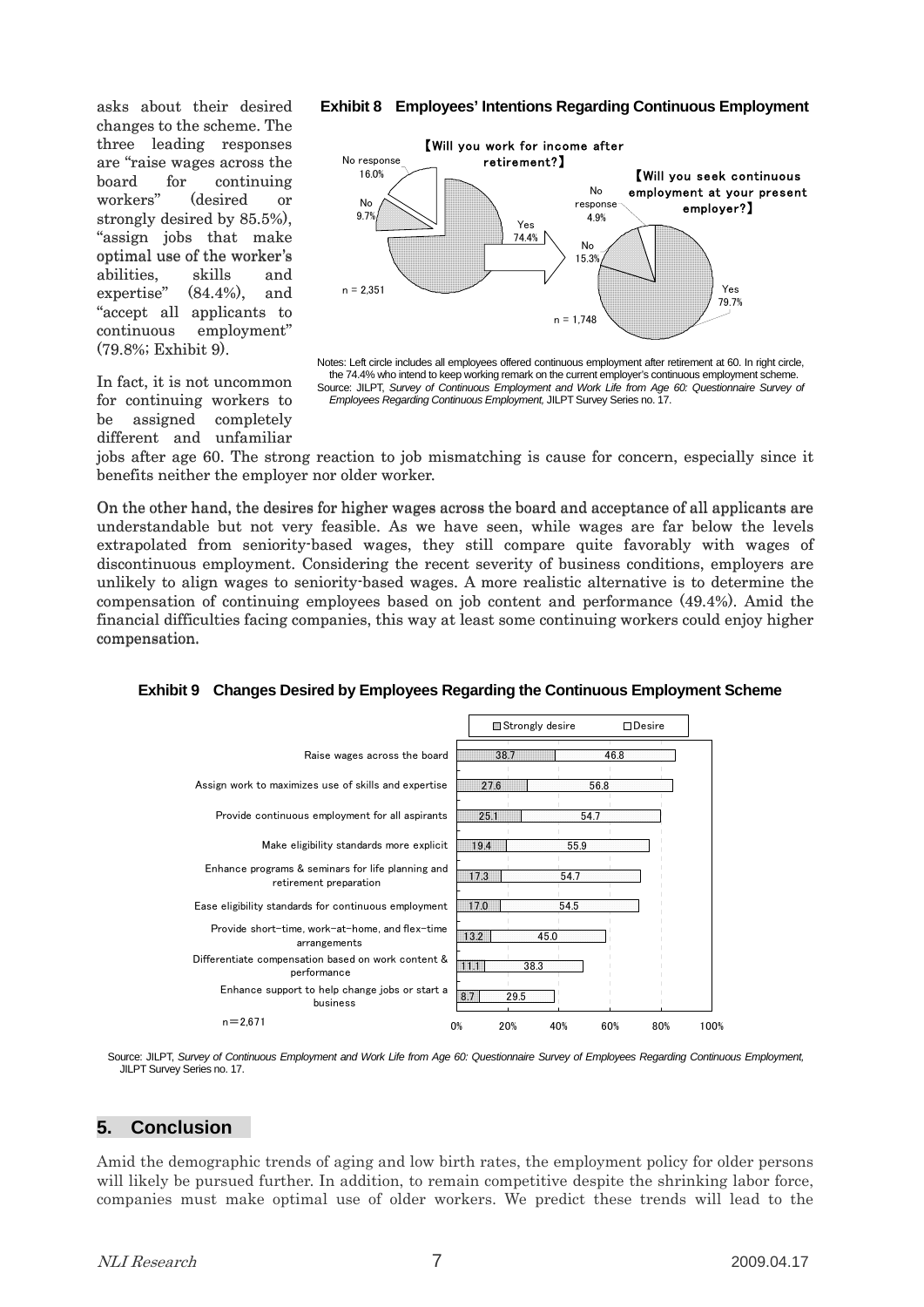increasing employment of older workers to age 65.

In addition, if employers and employees alike make the changes described below, employment of older workers can become more meaningful for everyone.

For companies, instead of reducing employment conditions across the board at age 60, they need to create a merit-based compensation system (job content, role, and contribution) that is fair and acceptable to diverse human resources including older workers. It is also important to prepare diverse work arrangements and career paths including opportunities for a second chance in case merit-based wages decline, or to set up periods when merit-based wages are deemphasized in favor of skills development or home life.

By designing such compensation systems, companies can convince their employees that competence is valued as much as age, and that effective competence development will grow in importance in the future. For older workers, while some will earn higher wages under the merit-based system, others will earn less than at present. To be able to participate actively regardless of age, employees must learn to design and manage their long career from an early stage. The result of their career management will be reflected in their work arrangements when they reach old age.

# **Endnotes**

- 1. Since approximately 80% of employers enforce mandatory retirement at age 60, we define older persons to be at least age 60.
- 2. Since the vast majority of persons subject to mandatory retirement are men, the panel study focuses on employment conditions of men.
- 3. Japan Organization for the Employment of the Elderly and Persons with Disabilities (JEED), Statistical Handbook of the Aging Society 2008; OECD, Labour Force Survey.
- 4. In the Panel Study of Middle-Aged and Older Men, the first survey was conducted on a random sample of men from across Japan who were born between 1933 and 1947 (age 50 to 64 in 1997). Subsequent surveys are intended to track the participants of the first survey. Questionnaires were delivered and collected by hand.
- 5. According to the MHLW Comprehensive Survey of Labor Conditions (2007), 93.2% of companies have a mandatory retirement age, of which 98.4% apply the rule across the board, and 86.6% of these have adopted the retirement age of 60.
- 6. MHLW, October 2007, "Employment Situation of Older Persons as of June 1, 2007: With Steady Progress Made in Employment Stabilization Measures for Older Workers to Age 65, the Next Step is to Encourage Companies to Employ Workers to Age 70."
- 7. The study conducted a questionnaire survey in October 2006 of 5,000 companies nationwide with 300 or more employees, with 1,105 effective responses received (response rate of 22.1%).
- 8. The Labor Contract Act of 2007, Article 16, stipulates as follows: "A dismissal shall, if it lacks objectively reasonable grounds and is not considered to be appropriate in general societal terms, be treated as an abuse of right and be invalid."
- 9. The Labor Contract Act of 2007, Article 9, stipulates as follows: "An employer may not, unless agreement has been reached with a worker, change any of the working conditions that constitute the contents of a labor contract in a manner disadvantageous to the worker by changing the rules of employment; provided, however, that this shall not apply to the cases set forth in the following Article." Article 10 then stipulates the following requirements (which were previously established by legal precedent): (1) "if the employer informs the worker of the changed rules of employment," and (2) "if the change to the rules of employment is reasonable in light of the extent of the disadvantage to be incurred by the worker, the need for changing the working conditions, the appropriateness of the contents of the changed rules of employment, the status of negotiations with a labor union or the like."
- 10. Ten ballots were allotted to 5,000 companies, for a total of 50,000 ballots. Responses were received from 2,671 persons (effective response rate 5.3%).